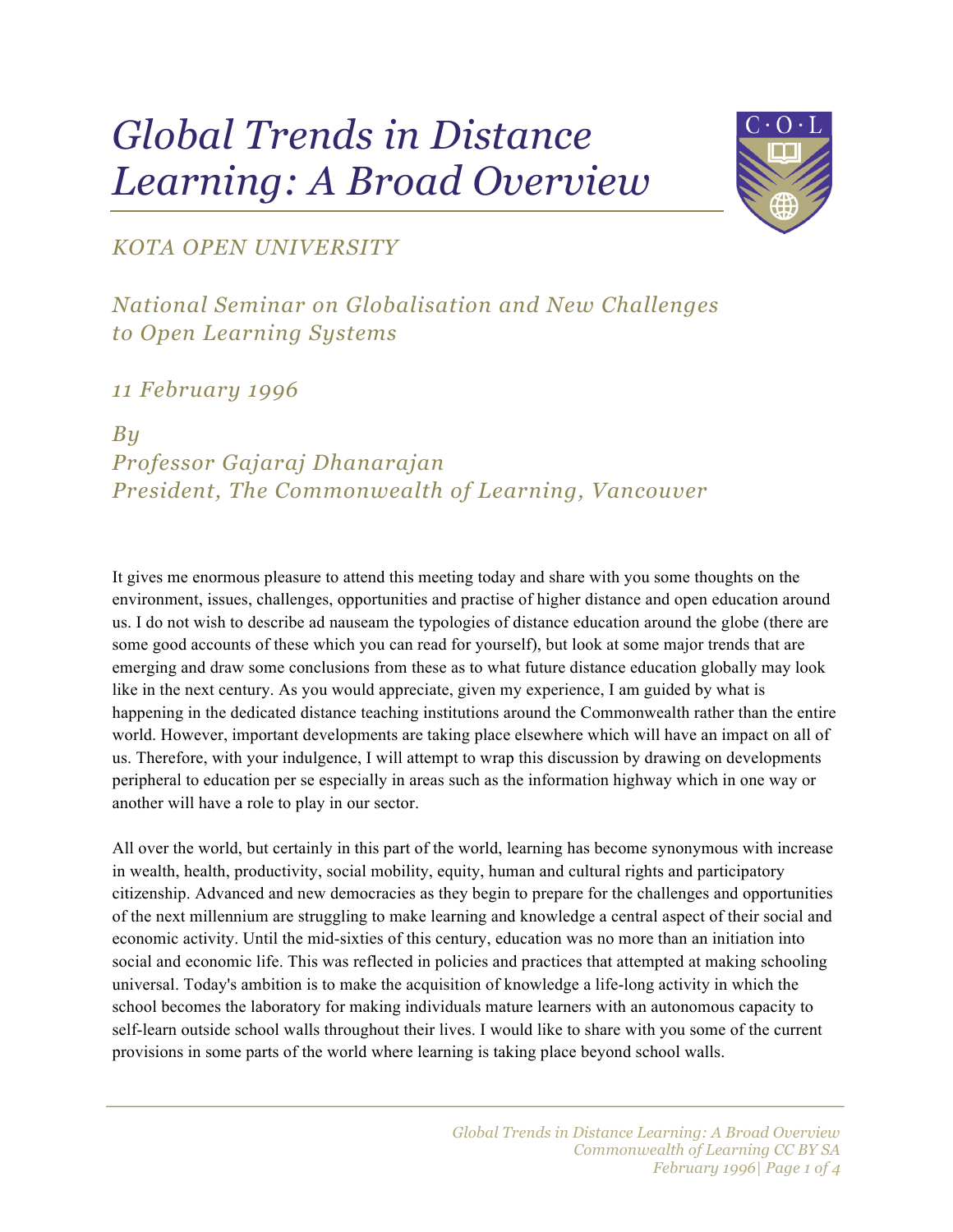The popular wish to learn beyond school seems to be a pragmatic response arising out of a combination of new pressures and new opportunities. The OECD, in a recent report, suggests that developments in the knowledge and information sectors in every aspect of our social and economic life may have a role in this - "these technologies create an enormous potential for an increase in knowledge and its applications, through intelligent use of information to which they offer access. The growing social and economic importance of knowledge simultaneously increases the demand for learning and creates new possibilities in terms of how it might take place".

In 1990 globally, there were some 48 million students at universities, including some 17 million in Asia this represented about 12 percent participation from a catchment of about 407 million in the 18 to 21 years age cohort. In an interesting market driven study done for the International Development Program of Australia, it was estimated that the growth in university enrolments from this baseline will go up to 20 percent by the year 2010. This is not a reflection of an increase in the population of the cohort but more due to other factors. In actual numbers, that will amount to 97 million individuals and if one applies the same growth rate for another 15 years we will witness some 159 million students in the 18 to 21 age group seeking tertiary study by the year 2025. Add to this number those who are above 21 and include also those who are currently not participating but may do so as pre-tertiary schooling improves and turns out more and more people with the capacity to study at the tertiary level. Conventional ways of delivering education especially at the tertiary level, to all those desiring it will become impractical in these circumstances. I will now take a few minutes to elaborate further on both the demand and the supply that is available and needed.

Some of you who are more accustomed to viewing education in noble terms may find it offensive to see terms such as demand and supply applied to it. But if you view your relationship with students in terms of "service" provided by individual academics or their institutions, then the metaphor does have a meaning. Adult students, like those who choose to study at open universities, basically seek to fulfil a desire to learn - they therefore are a demand. These clients clearly know what they want to learn, when they want to learn it and how the learning is preferred; in such circumstances, institutions have to be sensitive to the desires of their learners and not to the desires of the staff.

In many parts of the world, economies have been undergoing structural changes. This has in one way or another precipitated in removing many jobs of low value and even lower skills; labour therefore has to be retrained and reskilled; individuals have come to look upon training as important to their lives; for entirely different reasons employees of the labour force have also come to look upon training and education as important for the well being of their investments. This increased social demand is characterised in three dimensions.

- . Diversity of learners.
- . Diversity of goals.
- . Diversity of contexts.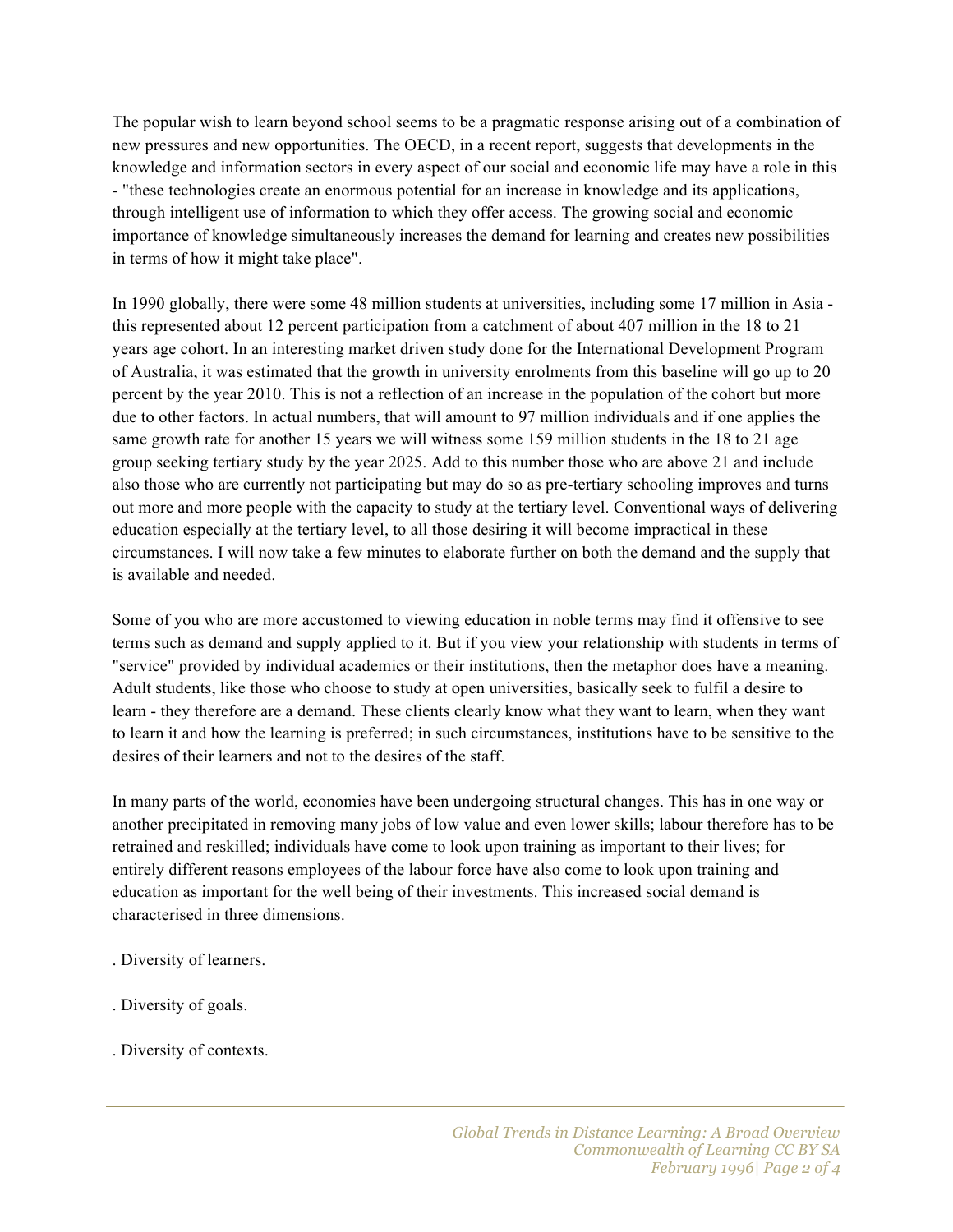If we examine some recent research, we can get some idea how the above is expressed in actual enrolments. In Hong Kong, for example, more students participate in tertiary education through distance learning, evening classes, the work place and continuing education than regular programmes; the situation is almost similar in the United Kingdom and a few other OECD countries. In all these countries, barriers to adult education has more or less disappeared thereby releasing a pent-up surge in enrolments.

As the nature of demand changes so too does the nature of supply. Increasingly, schools, colleges and universities are devising curriculum, delivery methods, assessment and award making to recognise the new learners and their needs. It now seems possible to think of a learner-centred environment as opposed to one where learners had to fit in with the agenda of faculty and institution. The nature of the supply is therefore changing in a number of ways; three major changes of note:

- Institutional Framework: is changing in many ways. Many institutions are becoming open to nontraditional learners, offering a wide variety of courses of flexible duration, and allowing students to move freely between off and on campus. Parallel with this development, is the arrival of new providers of education such as multinational companies and huge national conglomerates.
- Technological Framework: is changing with the arrival of faster,interactive world-wide based technologies. The electronic highway, about which much is spoken, is already becoming the backbone of a number of courses. The potential for low-cost 'real time' communication between any group of people from anywhere in the world using video, audio and written mode is allowing educators to deliver knowledge and skills almost as effectively as traditional delivery methods. The benefit of the newer technologies is not so much in the conquest of distance between learner and teacher (though this is important) but in the "transformation of relationship between learners, teachers and learning equipment". Students will truly have an opportunity with advanced software development to be in control of their learning.
- Financial Framework: will be changing as greater expansion of the educational demand takes place. Governments will be hard pressed to loosen control of the educational process as well as their role in financing these ventures. Those who benefit immediately from the education will be expected to meet the cost of the service themselves.

It is clear from the development of distance education over the last four decades or so that good quality training and education have gradually become more accessible to a far wider range of users than the previous century. Notwithstanding this remarkable progress, the next four decades should see education reaching out to an even wider group of individuals among whom the following should feature prominently:

- The long-term unemployed.
- Unskilled workers whose job categories are in decline.
- Women and girls.
- Adults who are illiterate and those with low functional literacy.